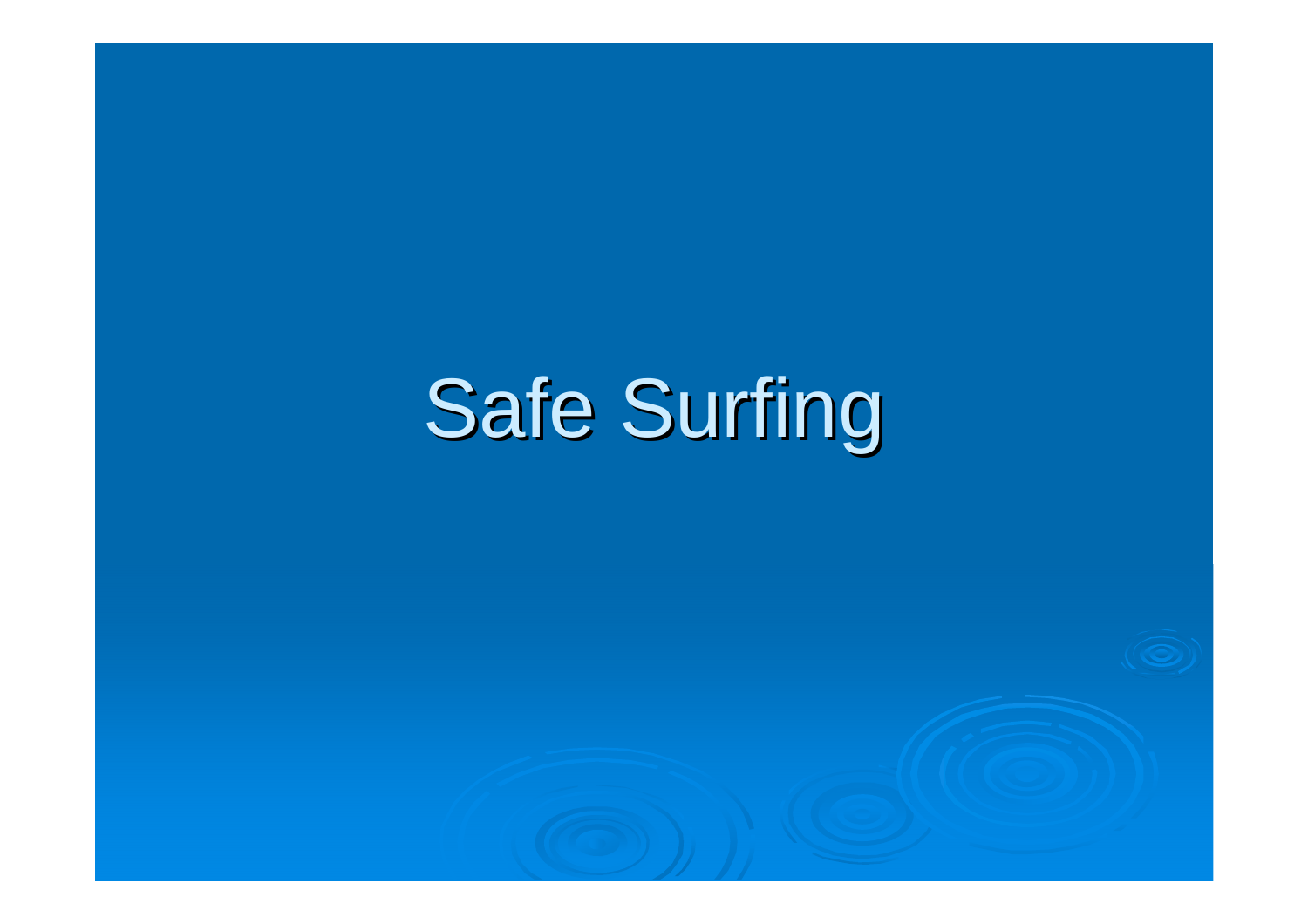# Safe Surfing

Ø Password Security Ø Maintaining Privacy Ø Maintaining Personal Safety Ø Phishing & Social Engineering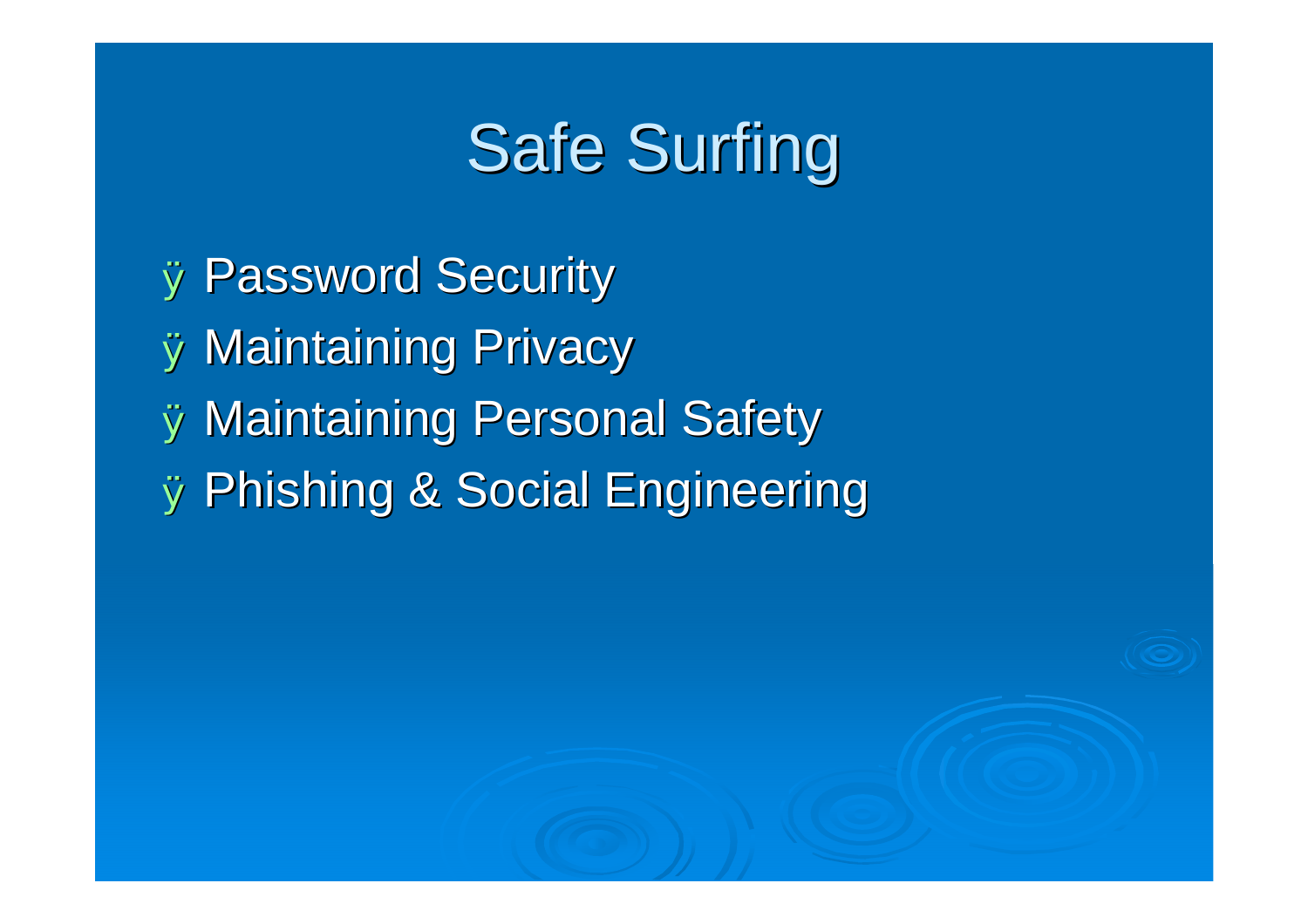### Password Security

- Ø The whole point of a password is that it can't easily be guessed.
- Ø Don't choose something as obvious as password (or even p4ssword).
- Ø Don't use your dog's name, your mother's name or your house name etc.
- Ø A juxtaposition such as anxiousturnip will be much harder to guess – but is still not ideal.
- Ø Also, don't use the same password for everything.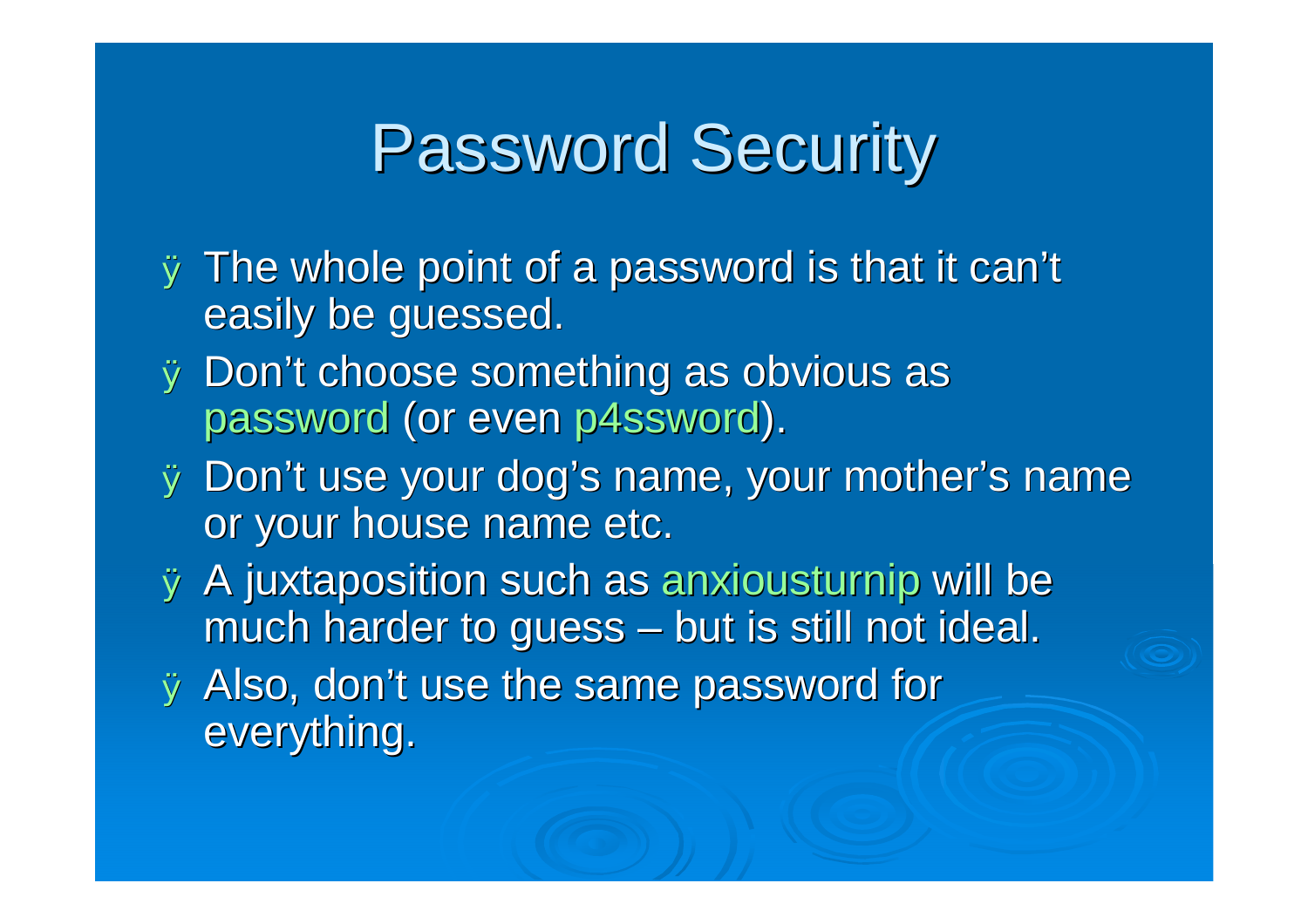#### Password Security

Ø Something like wEgjZDxuo3J1bJOlhxnV is much harder to crack… Ø …but how do you generate it? Ø And how to remember it? ø Use the free <http://keepass.info/> ø It's a database held on your computer Ø Password protected, obviously. Ø KeePass demo.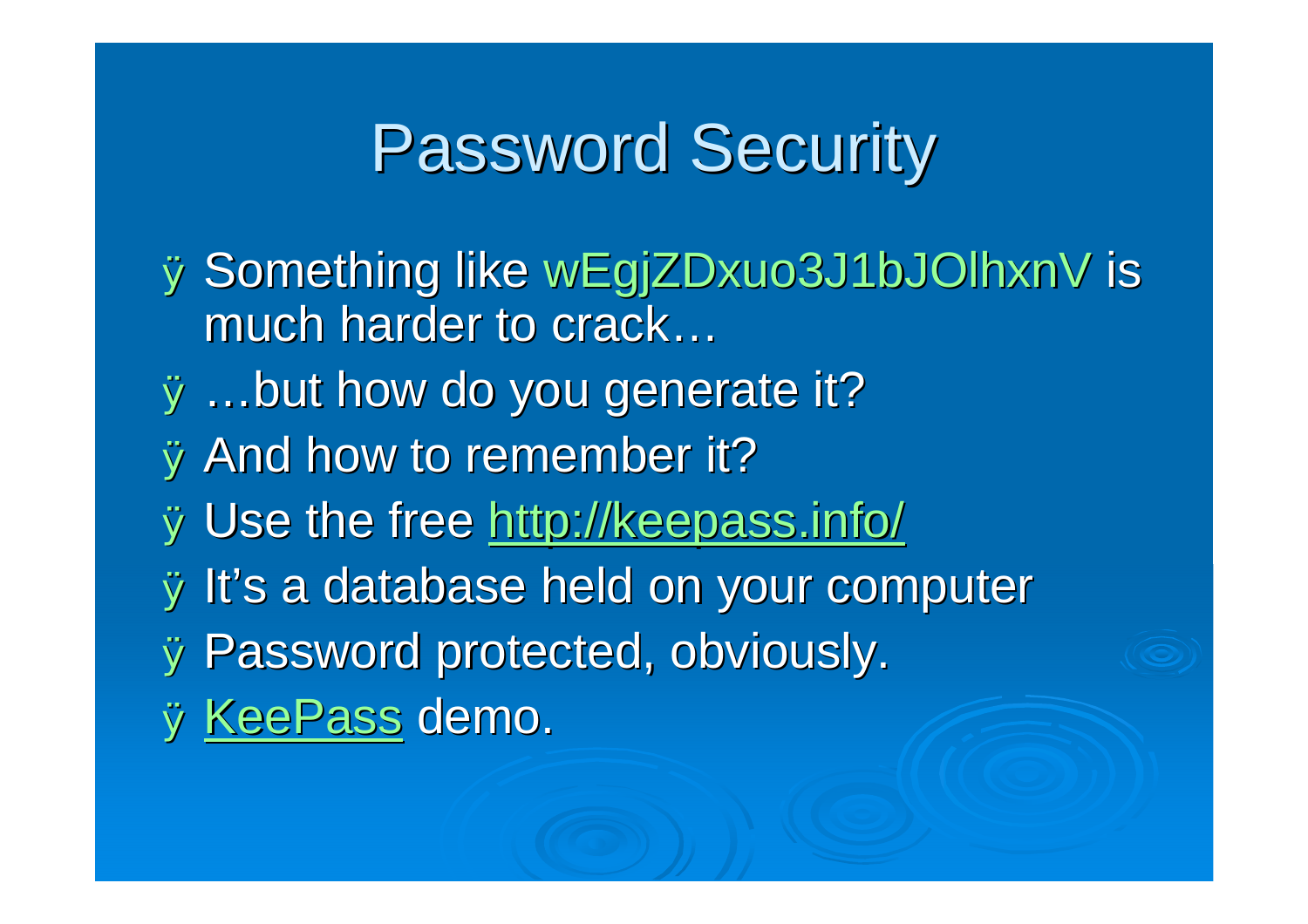#### Complex Passwords Aren't Enough

- Ø Many websites have a forgotten password link that asks you a few security questions and then emails a reminder to you.
- Ø This is not good if your email account has been compromised…
- Ø The identity thief might know or be able to find out the answers to such questions as first school or mother's maiden name – both of which are common on banking sites.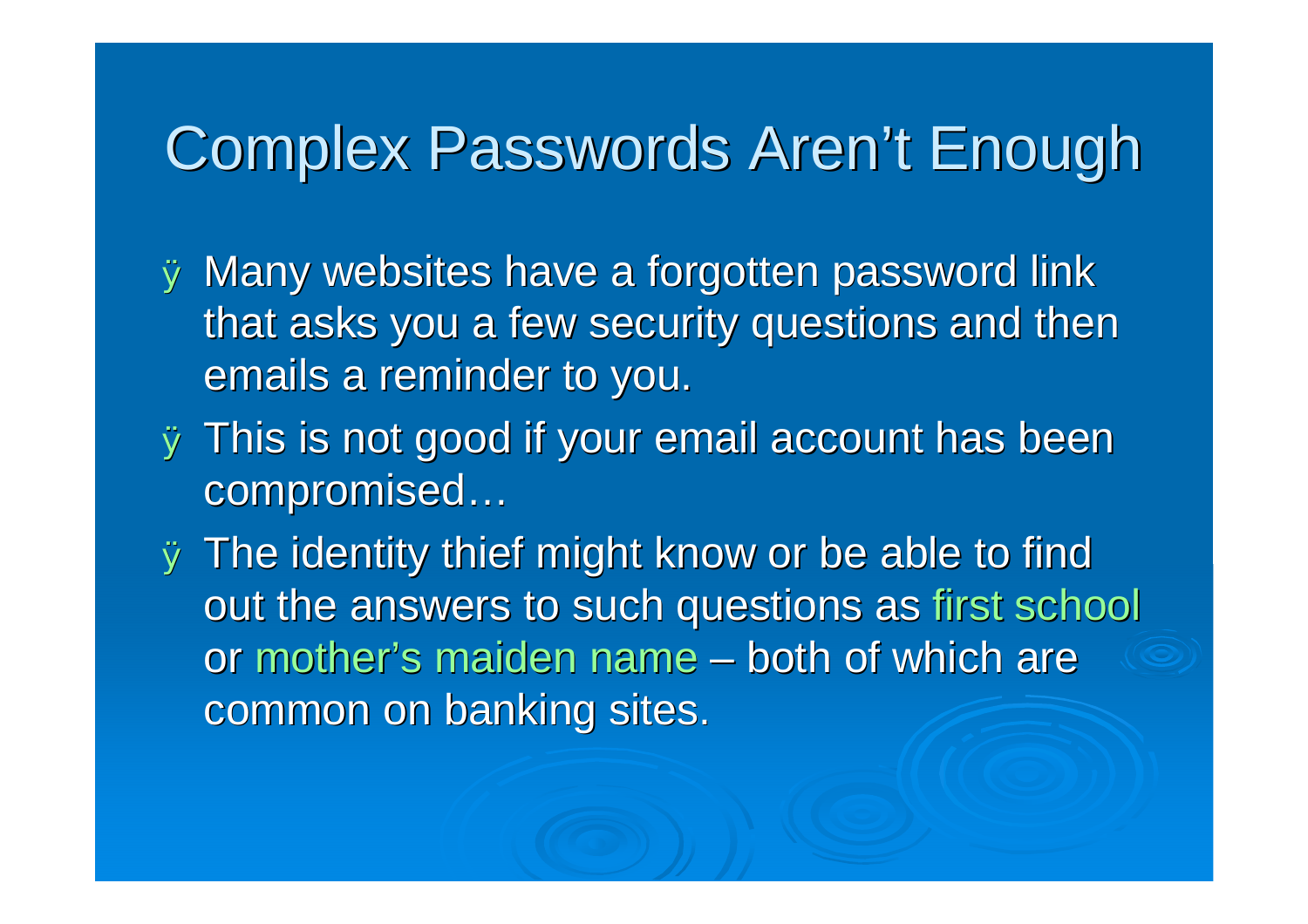#### Complex Passwords Aren't Enough

- **Ø The solution is to not tell the bank the** truth.
- Ø Just make something up (and log it in KeePass)
- Ø For example, my mother's maiden name is different for every account.
- Ø I think I used broccoli on the last one…
- **Ø...or did I just make that up J?**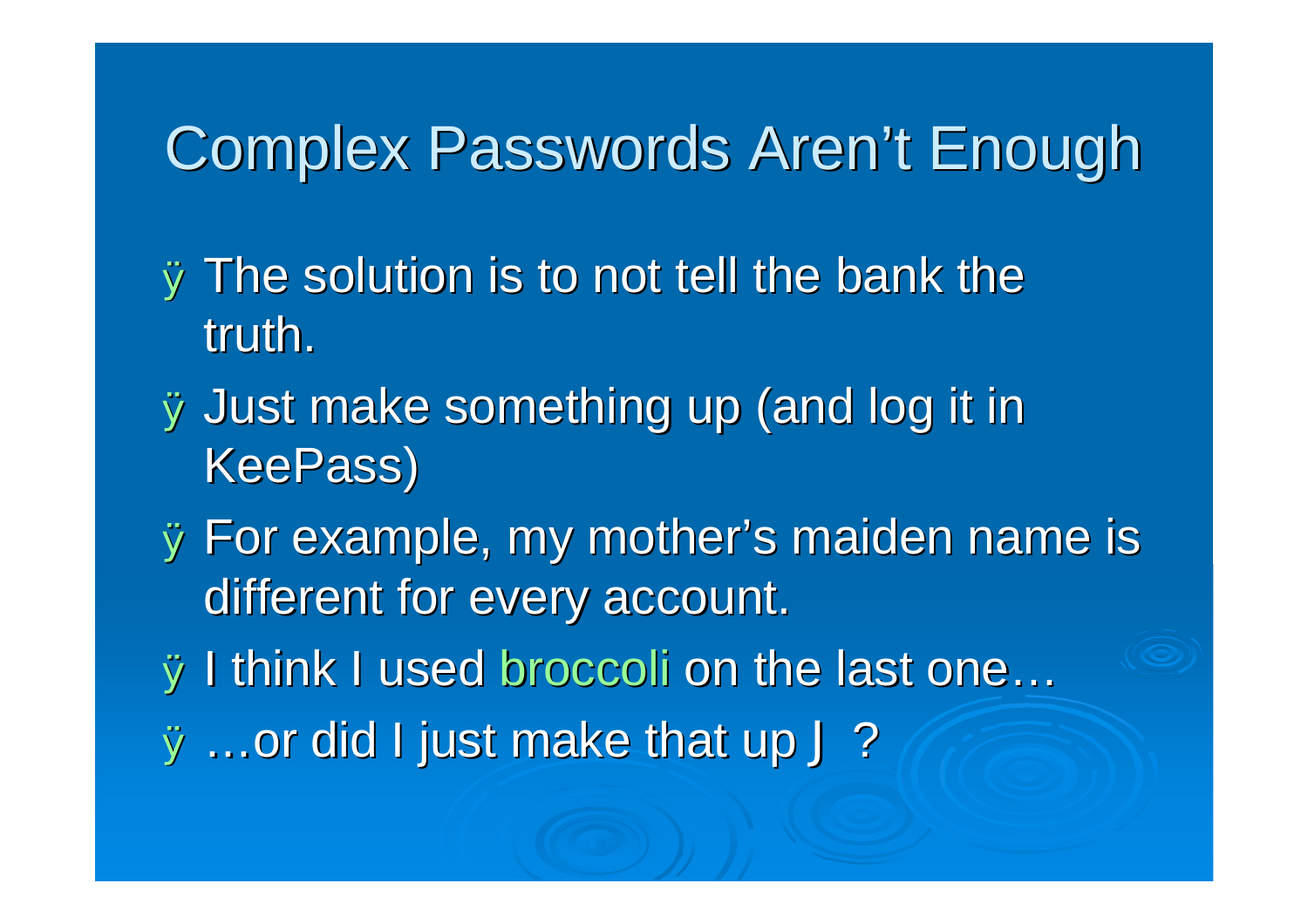# Maintaining Privacy

Ø If you participate in social networks and forums etc, avoid giving away details of your personal life online.

Ø Yes, you can often edit something injudicious that you've said publicly, but the genie is already out of the bottle.

Ø Don't forget that the get that the search engines spider content and it might well be copied by others. There's also archive.org .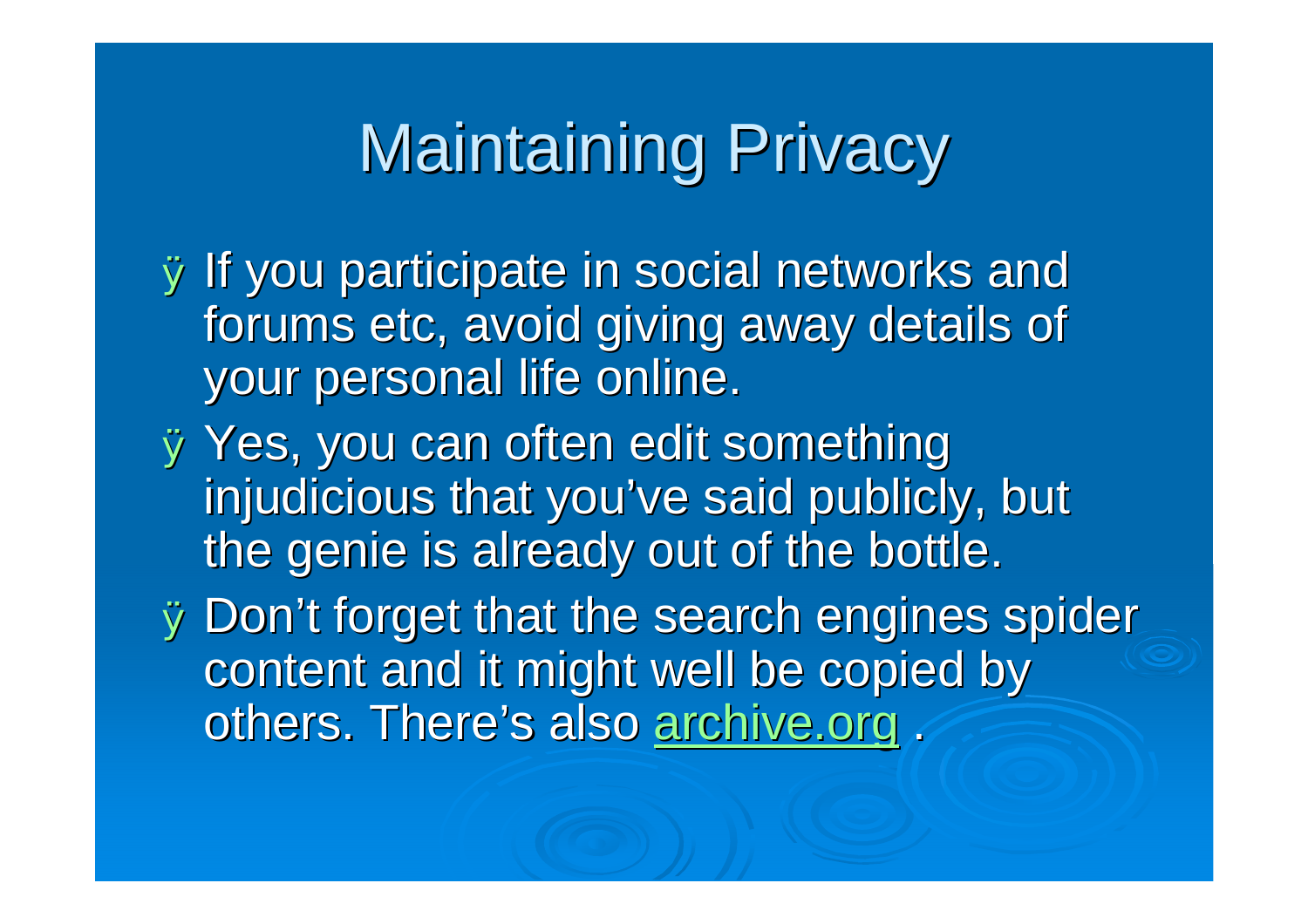### Maintaining Personal Safety

**Ø Try to avoid giving offense online.** Ø Don't say anything that ng that you wouldn't say to a 20 stone wrestler standing next to you in the pub. ø People can, and do, retaliate.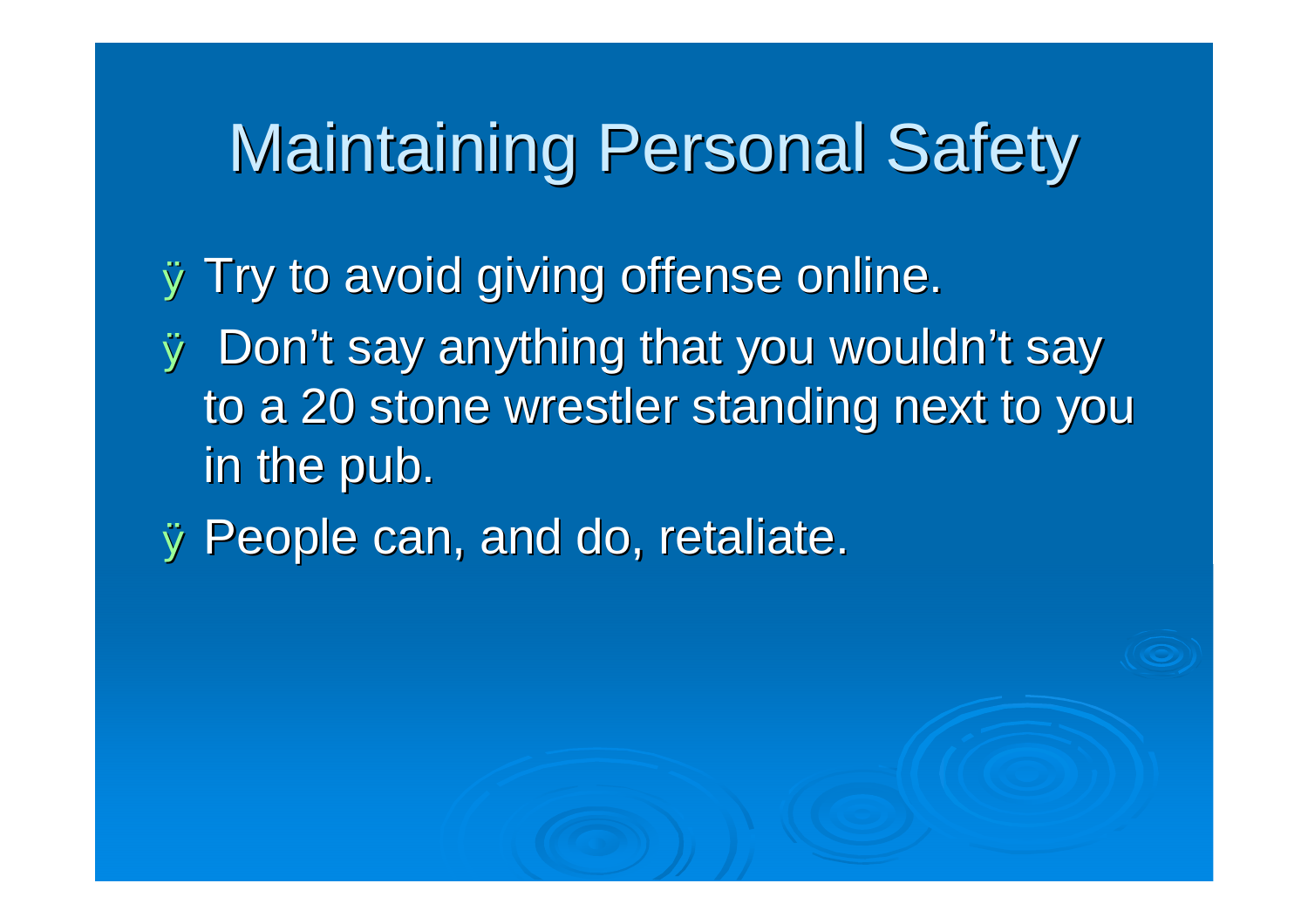## Phishing & Social Engineering

- **Ø These are both exploits designed to obtain** your login details to websites or bank accounts.
- Ø Be suspicious if you're ever asked to give them in an email or phone call.
- Ø Don't click on links in emails. Copy and paste. http:/[/www.security.egg.com](http://www.security.egg.com)

Ø Phishing Test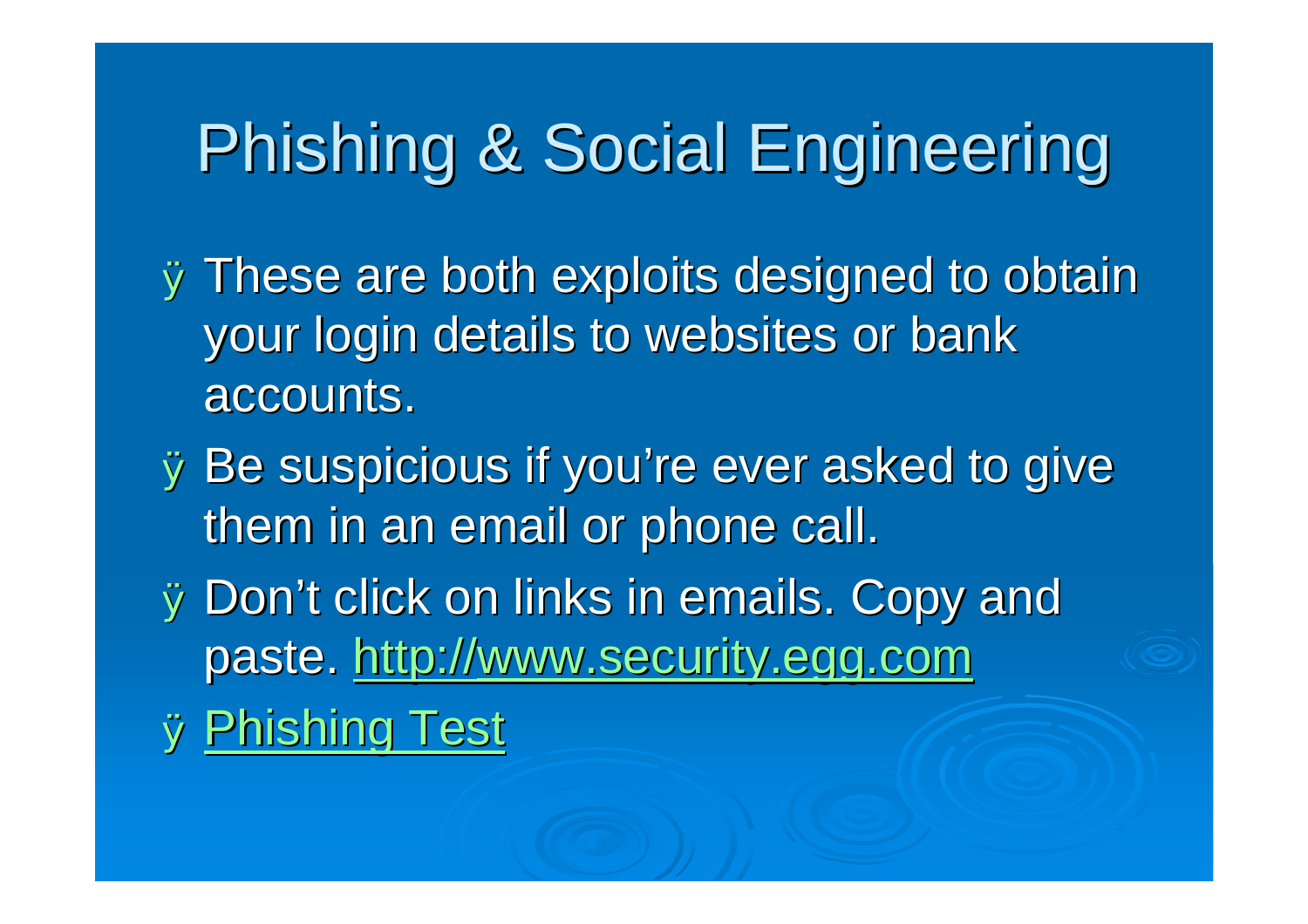# Phishing & Social Engineering

Ø What if somebody claiming to be ng to be from your bank or credit card calls you? Ø Don't believe them.

**Ø Don't tell them any ID info but do tell them** why.

**Ø Call them back at the number on your** credit card or statement.